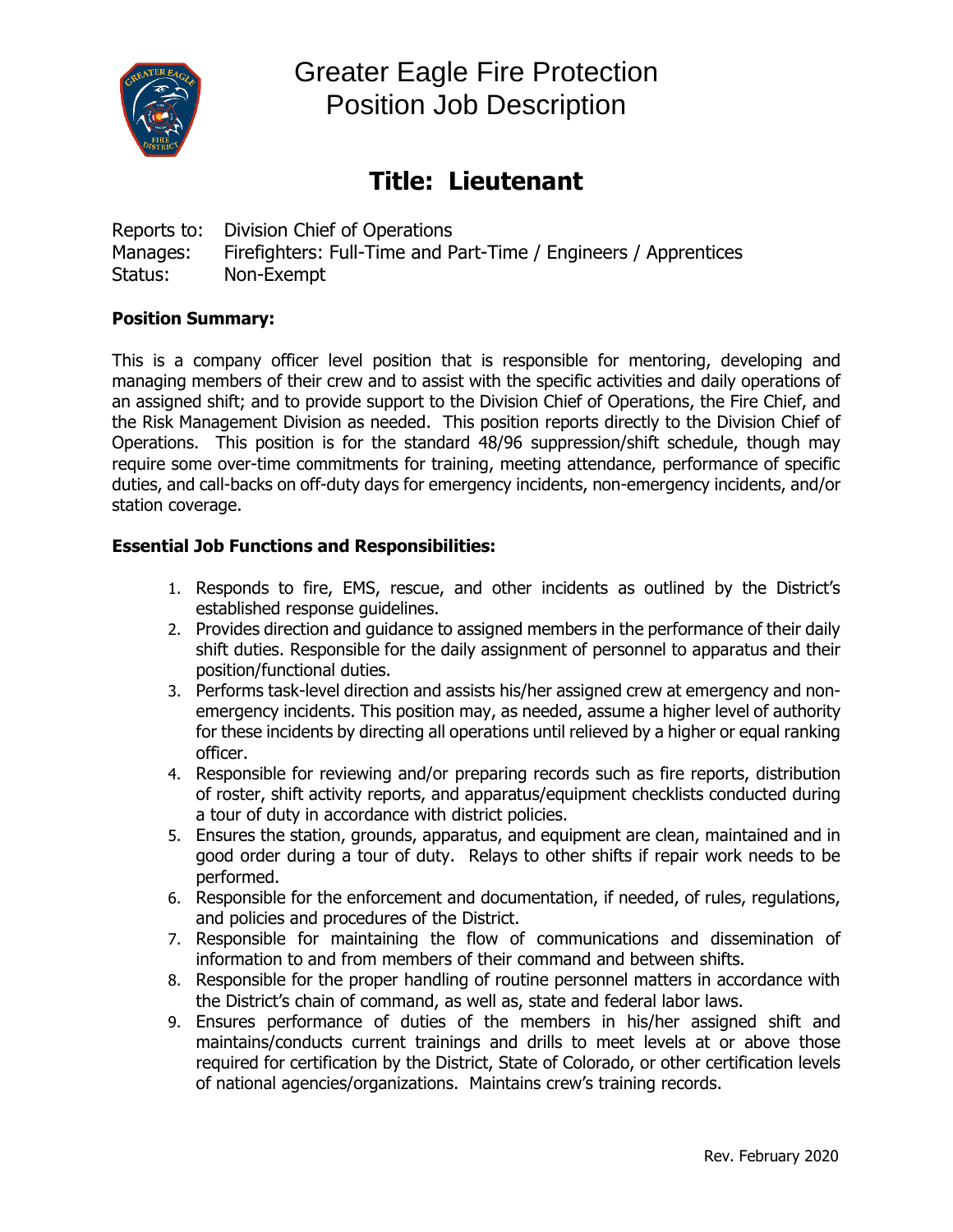- 10. Attends Officer meetings, Operational meetings, may represent the district in offsite meetings i.e. department trainings, communications/radio, HazMat, special technical operations, and meetings that may be scheduled by the Training Officer, Division Chief of Operations, or the District Fire Chief.
- 11. Under the general direction of the Division Chief of Operations, the Lieutenant administers, supervises, coordinates and evaluates the activities of the personnel assigned to his/her respective shift.
- 12. Supervises, coordinates, and participates in assigned company inspections and preplans.
- 13. Supervises, coordinates and participates in public education programs such as station tours, grade school talks/shows, and other related public education events.
- 14. Maintains confidentiality regarding all incidents including but not limited to: medical scenes, fire investigations, and other information sensitive in nature.
- 15. Assists with the preparation of portions of the annual district budget.
- 16. Performs other duties as assigned by higher ranking officers.

#### **Supervisory Responsibilities:**

Under general direction of the Division Chief of Operations, directly supervises employees of his/her crew and/or members of the District. Is responsible for the specific direction, coordination, and performance of his/her assigned shift. Also directly supervises non-supervisory employees. Carries out supervisory responsibilities in accordance with the organization's policies and applicable laws. Responsibilities include: training members; planning, assigning, and developing direction of work flow; appraising members performance; rewarding and disciplining members; addressing concerns and resolving issues, and may include interviewing applicants at time of hire.

### **Qualifications:**

To perform this job successfully, an individual must be able to perform each essential function satisfactorily. The requirements listed below are representative of the knowledge, skill, and/or ability required. Reasonable accommodations may be made to enable individuals with disabilities to perform the essential functions.

#### **Education/Experience:**

Any combination of education and experience equivalent to graduation from high school. Bachelor's degree of Science preferred. Must possess a minimum of three years firefighting/EMS line experience, with a high level of administrative experience preferred.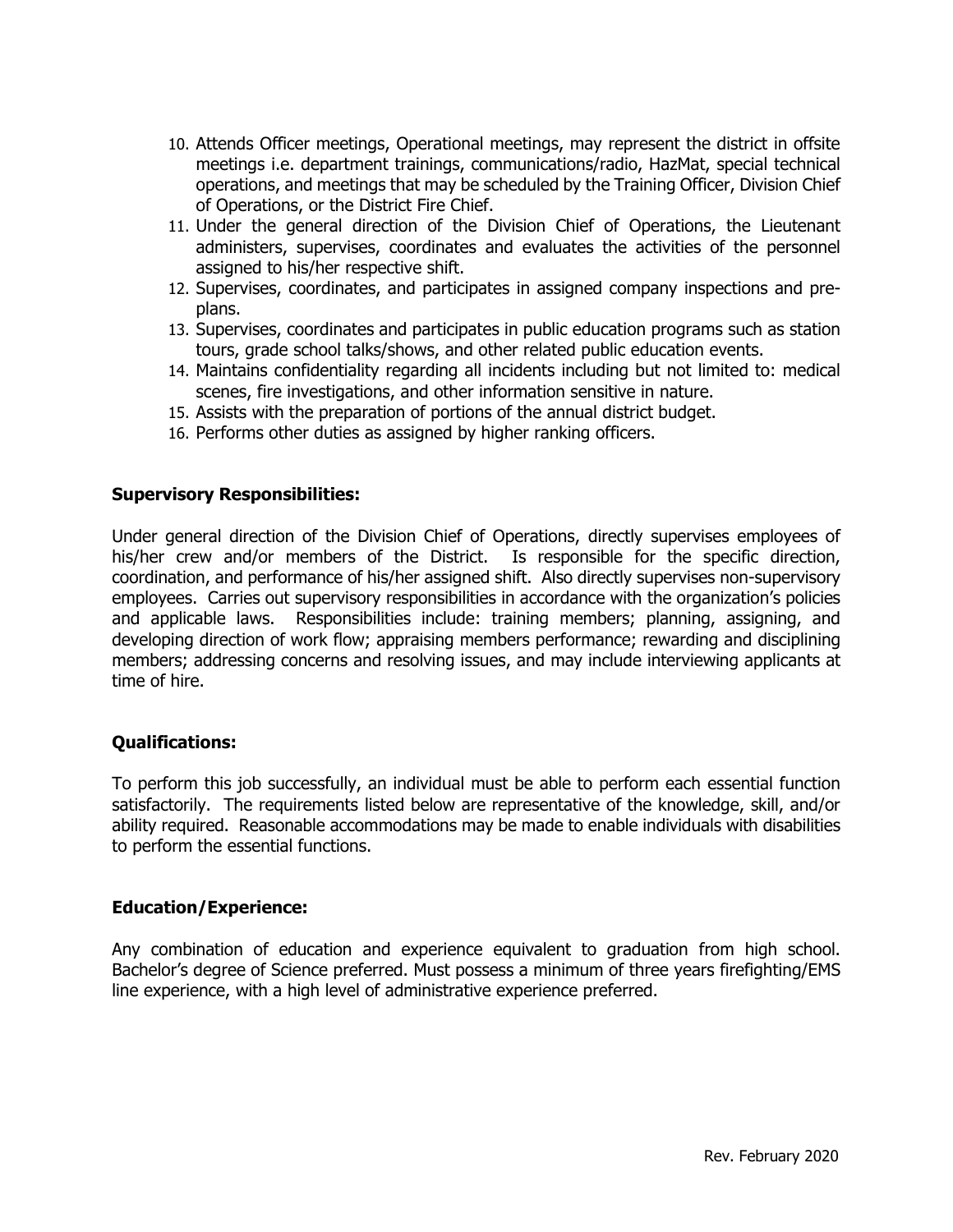# Greater Eagle Fire Protection Position Job Description

#### **Language Skills:**

Ability to read and interpret documents such as safety rules, operating and maintenance instructions, and procedure manuals. Ability to write routine reports and correspondence. Ability to speak effectively before groups of constituents, visitors, customers or staff of the District.

#### **Reasoning Ability:**

Ability to solve practical problems and deal with a variety of concrete variables in situations where only limited standardization exists. Ability to interpret a variety of instructions furnished in written, oral, diagram, or schedule form.

#### **Certifications:**

Fire Officer I (or equivalent) - with the ability to obtain within 12 months from hire Colorado Firefighter II and Fire Instructor I Colorado or National Registry EMT-B American Heart Association (BLS-HCP) CPR Card NWCG Firefighter I ICS 300, NIMS - 700 & 800 Blue Card Incident Commander - with the ability to obtain within 18 months from hire Current CPAT or ability to obtain within 6 months from hire

#### **Special Requirements:**

Must be able to meet the following additional special requirements:

- Hold a valid Colorado Driver's License
- To be insured as a driver by GEFPD insurance carrier
- Be 21 years of age
- Be lawfully able to work in the United States
- Ability to speak, read, and write the English language

#### **Physical Demands:**

The physical demands described here are representative of those that must be met by an employee to successfully perform the essential functions of this job. While performing the duties of this job, the employee is regularly required to talk and hear. The employee frequently is required to stand; walk; sit; use hands to finger, handle, or feel; reach with hands and arms; and climb or balance. The employee is occasionally required to stoop, kneel, crouch, or crawl, and to taste and smell. The employee must occasionally lift and/or move up to 150 pounds, and will frequently lift/move up to 50 pounds. Specific vision abilities required by this job include close vision, distance vision, color vision, peripheral vision, depth perception, and ability to adjust focus.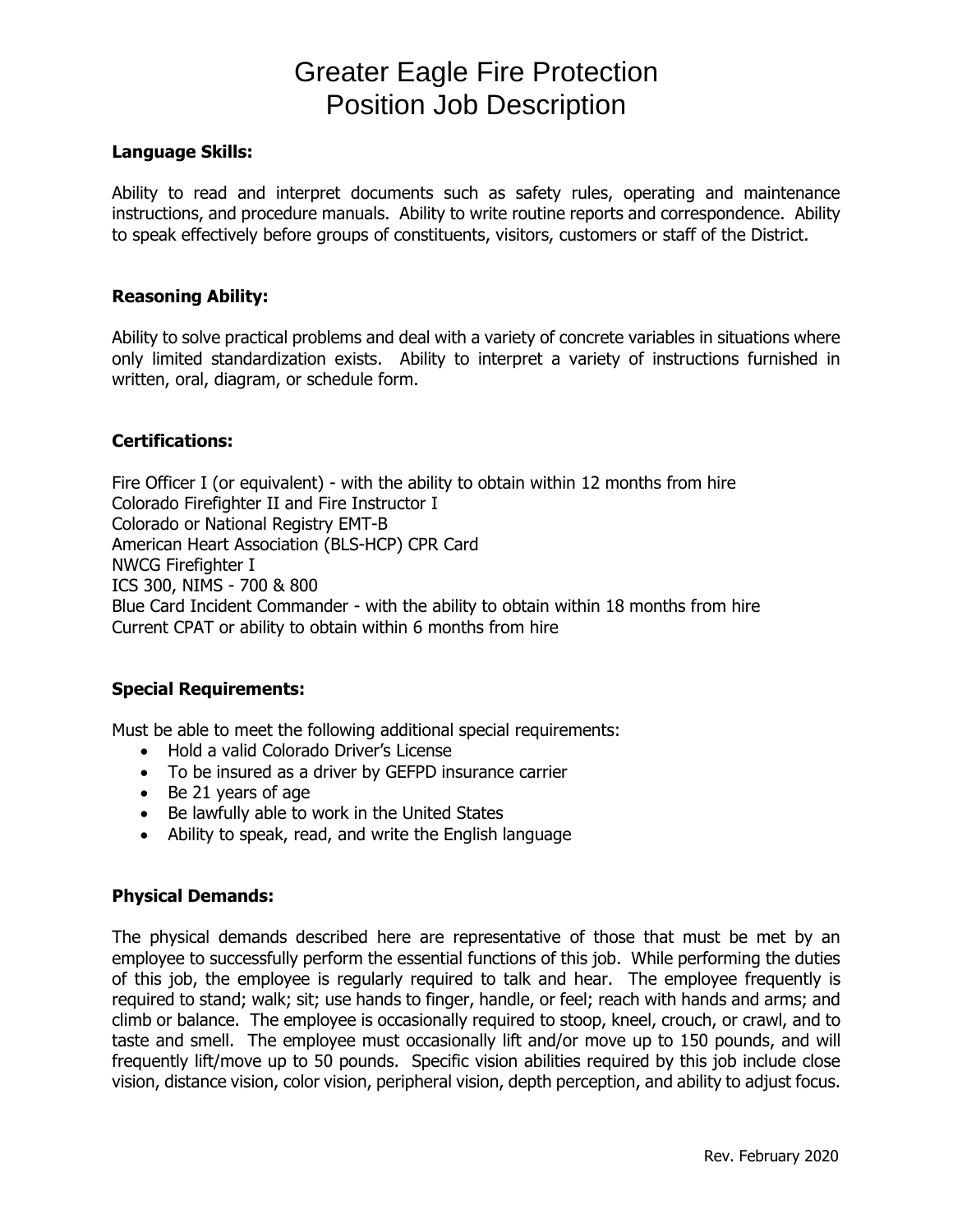#### **Work Environment:**

The work environment characteristics described here are representative of those an employee encounters while performing the essential functions of this job.

While performing the duties of this job, the employee is frequently exposed to fumes or airborne particles and outside weather conditions. The employee is occasionally exposed to wet and/or humid conditions; moving mechanical parts; high, precarious places; toxic or caustic chemicals, radiation; extreme heat; and risk of electrical shock. The noise level in the work environment is usually moderate.

Work is frequently performed in an office, vehicle, and outdoor settings during both day and nighttime hours. Equipment used in the work environment could include but is not limited to: common office equipment, computers, telephones, radios, copier/fax/scanning hardware. Additional specialized firefighting, rescue equipment, HAZMAT equipment, and EMS equipment, and PPE/BSI as trained and qualified.

#### **ADA Compliance Statement:**

The human resource goal of the Greater Eagle Fire Protection District is to select and retain the best-qualified applicant for each available position. An applicant's or employee's disability will not remove the applicant from consideration or a current employee from his/her job if the applicant or employee is able to perform the essential functions of the job. Reasonable accommodations may be made to enable individuals with disabilities to perform the essential functions, unless such accommodation will result in undue hardship to the District

## **EEOC Compliance Statement:**

The Greater Eagle Fire Protection District is an Equal Opportunity employer that provides employment opportunities without discrimination on the basis of race, color, religion, national origin, gender, disability, age or sexual orientation. GEFPD complies with the American with Disabilities Act. If you require special accommodation in order to apply for a position, please contact the District at: 970-328-7244.